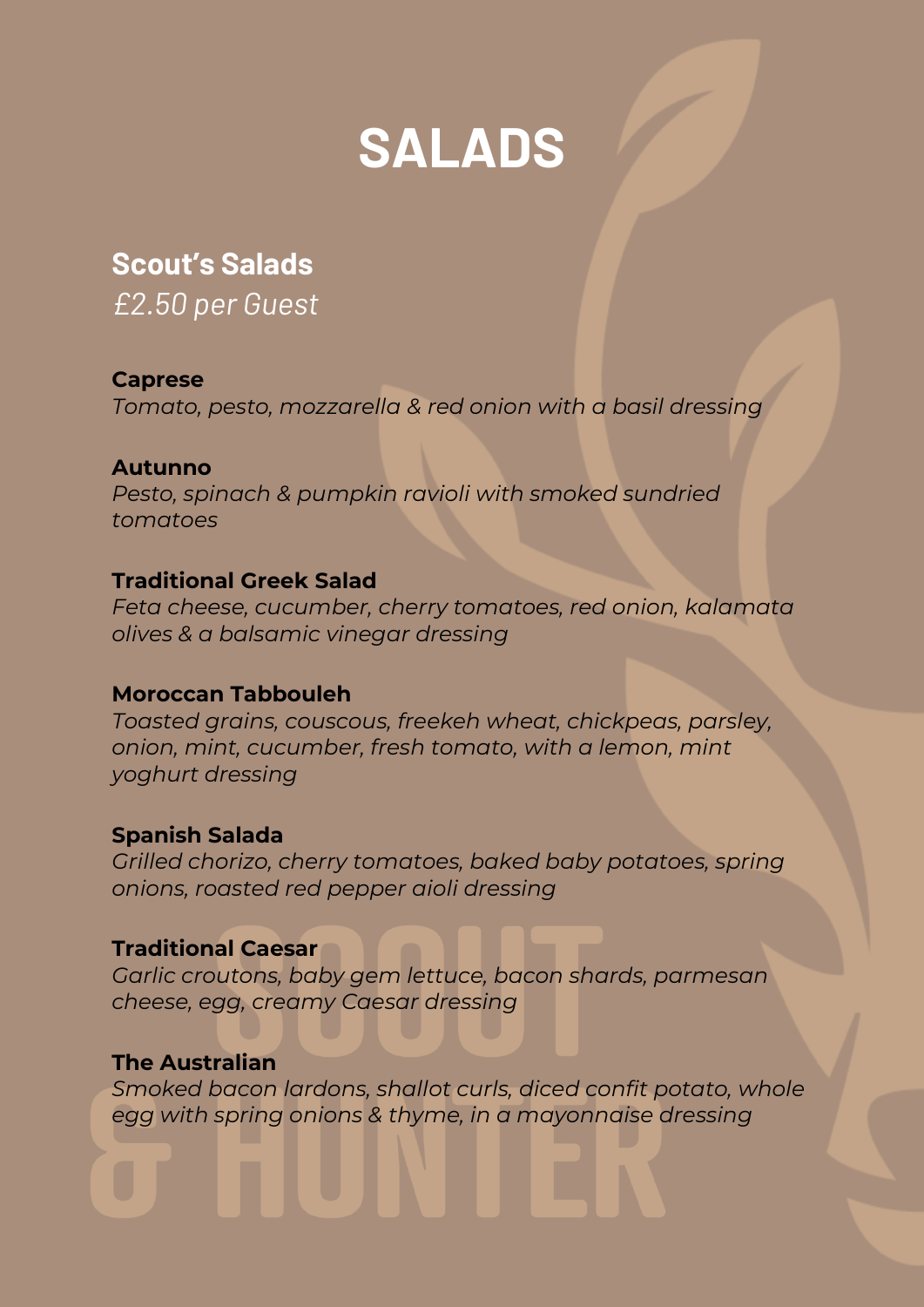### **The Asian Noodle**

*Sweet chilli beef, Asian herb & noodle salad*

# **The Not-So-Common Garden Variety**

*Tomatoes, cucumber, red onion, grated carrot, roasted baby beets, mesclun lettuce*

#### **American Slaw**

*Shredded veg, carrot, red and white cabbage, sweet apple, with spiced Creole dressing*

## **El Asado**

*Roasted corn, roasted red peppers, sweet onion, chives, coriander, patatas bravas, chorizo sausage, diced tomato*

# **Primo Salads**

*£3.50 per Guest*

### **Super Food Salad**

*Freekeh wheat, toasted almonds, shredded carrot & beetroot, goji berries, spring onion, green beans, rocket with a pomegranate molasses dressing*

### **Fire-Roasted Pepper Caponata**

*Cooked over the flames, with caramelised aubergine, chickpeas toasted with wild garlic, thyme & rosemary and crushed tomato & sherry dressing*

### **Roasted Sweet Potato & Endive**

*with a lemon & yoghurt dressing, chilli, hazelnuts & coriander*

### **Roasted Aubergine with Tahini**

*Yoghurt, pickled radish, toasted sesame seeds & picked herbs*